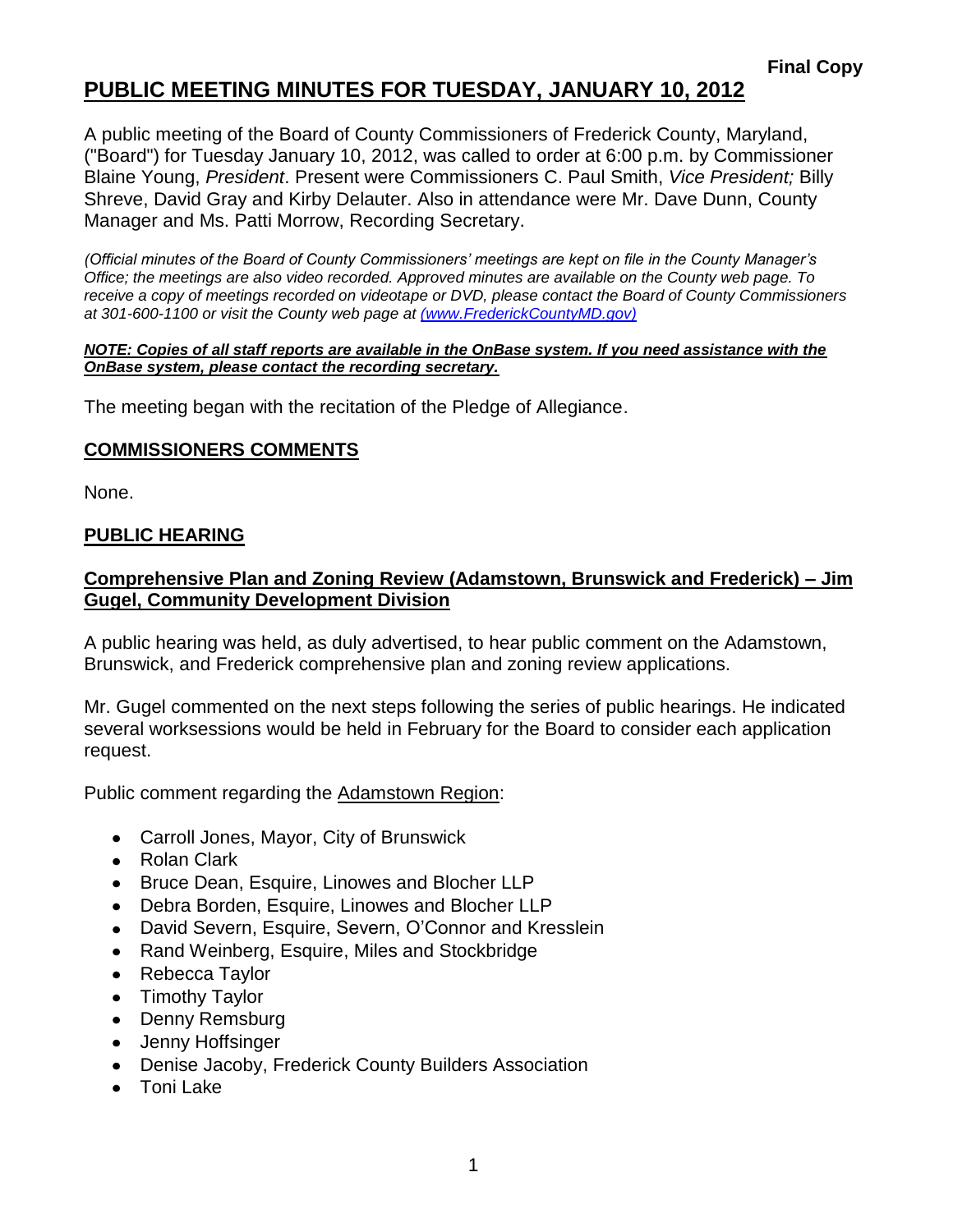# **PUBLIC MEETING MINUTES FOR TUESDAY, JANUARY 10, 2012**

- Janice Wiles, Friends of Frederick County
- Kai Hagen, Envision Frederick County
- Ed Arnold
- Jessica Winter, Frederick County Historical Preservation Commission
- Jim Mackintosh
- Dave Twigg

Public comment regarding the Brunswick Region:

- A. David Demiray
- Dick Ingram
- Debra Borden, Esquire, Linowes and Blocher LLP
- Ian Bartman, Esquire, Severn, O'Connor and Kresslein
- Kent Smith
- Jeremy Holder, Ausherman Development Corporation
- Susan Trost-Johnson
- Ed Johnson
- Karen Jeffers
- Adrienne Summers
- Virginia Floyd
- Carole Sepe
- Barry Udvardy
- Susan Hanson
- Myra Agostino
- Dave Swiger

Public comment regarding the Frederick Region:

- Leatrice Urbanowicz
- Bruce Dean, Esquire, Linowes and Blocher LLP
- Debra Borden, Esquire, Linowes and Blocher LLP
- Noel Manalo, Esquire, Miles and Stockbridge
- Natalie Boyles
- David Severn, Esquire, Severn, O'Connor and Kresslein
- Joann Bannon
- Ron Barbetto
- Seymour Stern, Esquire, Seymour B. Stern and Associates, P.A.
- Pat Quynn
- Rand Weinberg, Esquire, Miles and Stockbridge
- Ed Hinde
- Meridythe Kelley
- Chris Smariga
- Doug Summers-Stay
- Lesli Summers-Stay